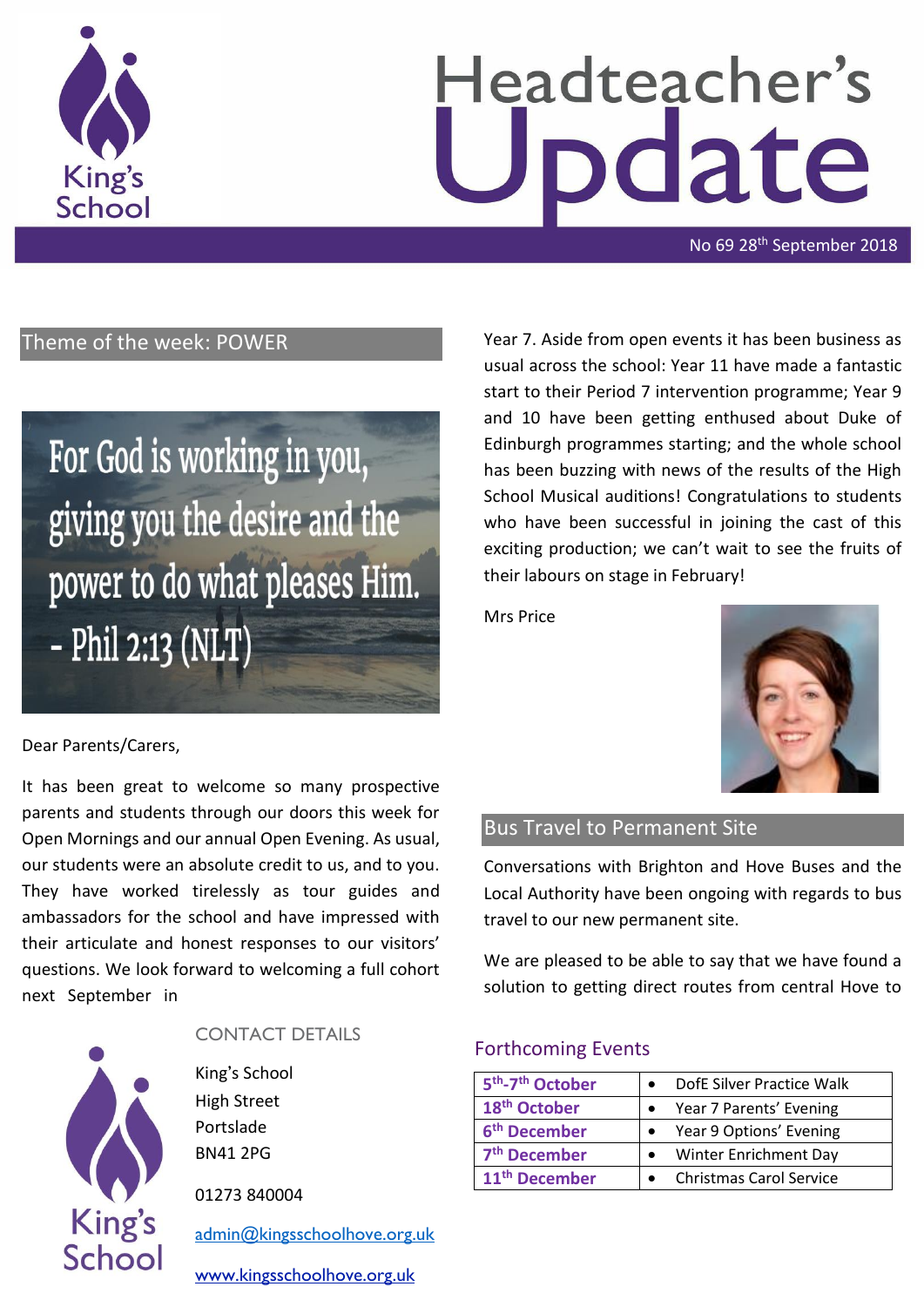# **King's School**

the permanent site in the mornings from September 2019.

We also hope to run a direct route from the Portslade area to the new site in the mornings. Further information will be forthcoming on this. We are continuing to work with the bus company and the LA to ensure good travel provision for the afternoons and will keep parents updated.

#### Open Events

We have welcomed hundreds of prospective parents and students this week to get an insight into our special community with a view to applying for Year 7 places for September 2019.

Our Open Morning sessions offered visitors the opportunity to tour the school whilst it is in full operation and we ran our annual Open Evening on Thursday 27th. Staff and students worked hard to create interactive activities in the various departments to engage our younger visitors and our student ambassadors did a wonderful job of giving an honest student perspective on King's and of answering our visitors' questions.

Year 7 students Trinity Kendrick and Nicholas Bushara spoke to three large audiences about their experience of transitioning from primary school and joining King's and we are grateful to Mrs Kendrick and Mr Knight who were able to provide a parental perspective. It was wonderful to be able to share GCSE results with prospective parents for the first time and there was a real buzz around the school for the duration of the event.

If you know of anyone who missed out on open events this week we are running two further open mornings on Monday 1st and Tuesday 2nd October with sessions at 9:15am and 11:15am on both dates.

We look forward to welcoming a great new cohort in 2019!

#### School Photos

Proof copies of school photos will be available from tutors from next week. If you wish to place an order for a school photo, please do this directly from Kittle Photograhpic. Please do not send cash/cheques or orders to the office as we are not able to process these.

#### Primary School Visits

This week I visited and delivered assemblies to Year 5 and 6 students at two primary schools – Aldrington and St Andrews. Talking about 'Change', we explored the fact that change is coming for many of the students in the form of deciding what secondary school to go to. With some former pupils from each school to assist me, we looked at how we grow into change and then answered questions that the pupils had about what King's is like. It was wonderful to go and meet the lovely primary school children and talk to them about our school.

*Mrs Vincent, Assistant Headteacher*

#### Students of the Week

Our **Year 7** student of the week is Melissa, for outstanding homework in DT and making a great start to secondary school over all. Well done Melissa!



**Year 8** student of the week is Abigail Renouf for amassing many achievement points over the last week from a range of areas. These include points for showing school values, politeness and kindness with tasks, and working really well in groups and paired work, even with difficult tasks. Keep it up Abigail!

Ms Goldstein has nominated Kai Norris at **Year 9** student of the week. She says: "I'd like to nominate Kai for giving his best in lessons this week, already having 25 achievement points and showing kindness to other students."

Masiy is our **Year 10** student of the week, for her brilliant help at Open Evening. Maisy made a great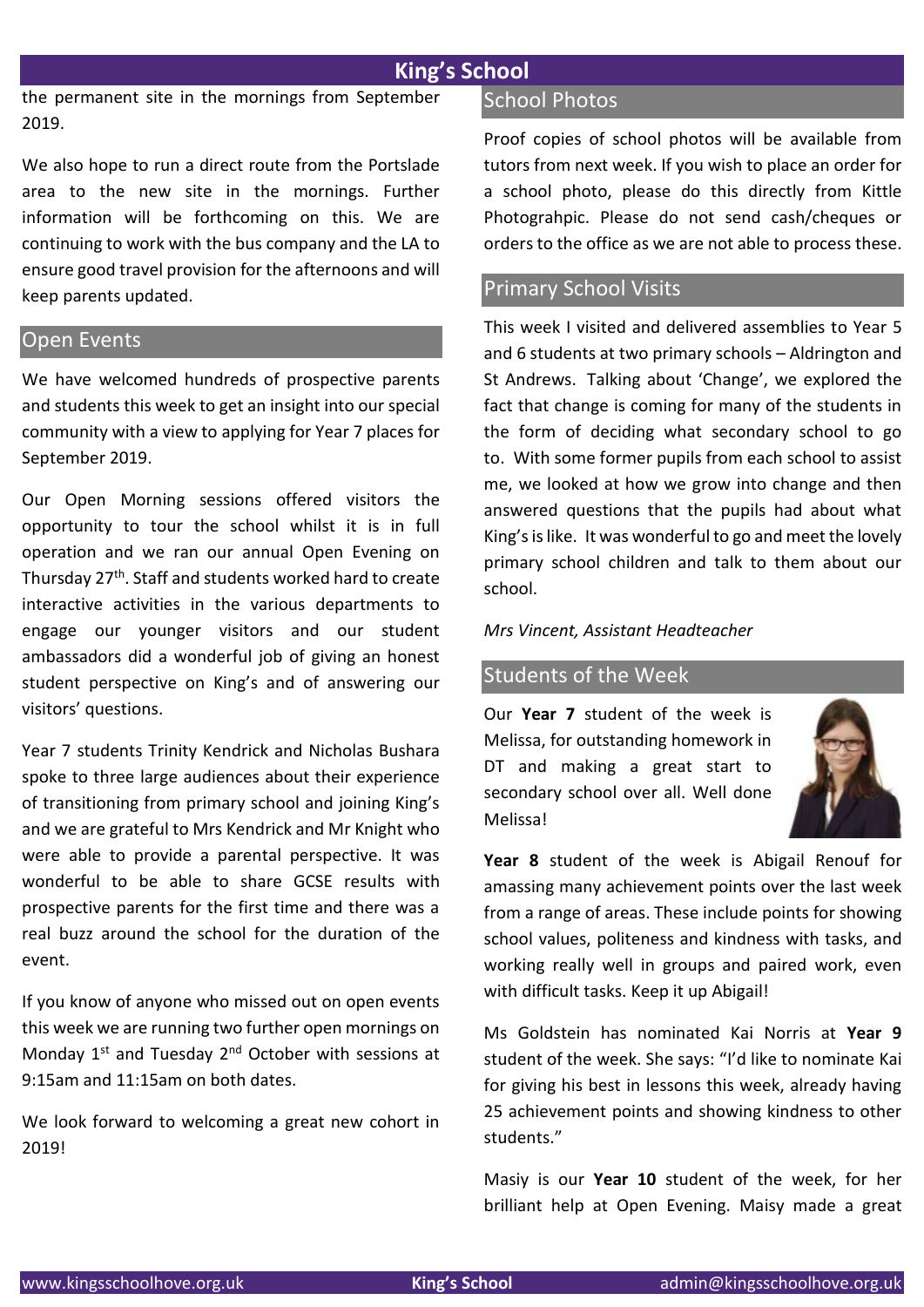# **King's School**

difference, helping out across the school and giving a great impression to our visitors. Thank you, Maisy!





Finally, our **Year 11** student of the week is Yannick for showing leadership, motivation and consistent effort in core PE. Great work and thank you, Yannick!

#### Sports Report and Upcoming Fixtures

The U13 Boys' football team won their first game of the season 2-0 in a thrilling match this week. The first half was fairly even with each team having some scoring chances, as the boys got used to playing an 11-a-side match on a full pitch. The second half was a more end to end affair, with King's improving the passing and temp of their game.

King's took the lead after a Cameron strike from 30 yards took a slight deflection on the way through to beat the Newman keeper. Newman then put pressure on the King's defence, with Johnny and Cameron



clearing up a lot of loose balls in the box. The moment of the match came from a corner, when a Newman player headed the ball with power towards the corner of the goal, only for Arthur to make a diving, reaction save out of nowhere. King's sealed the win with Charlie and Karl linking up together to play Sam through on goal and finish in the bottom left corner, making it 2-0. Well done to the team and a great start to the season.

**Upcoming Fixture:** Wednesday 3rd October- there will be Under 13 and Under 15 Boys' Swimming. Further information will follow for those students taking part.

# New Staff Profile – Mrs Yahiatene

This week we are pleased to welcome Mrs Yahiatene to our school community. Mrs Yahiatene joins our front office team as a receptionist and administrator, working along side Mrs Findon and the existing office staff.

*Hello, my name is Mrs Yahiatene and I've had a fantastic first week at King's! I come from an office background,* 

*so it is my first time working in a school.* 

*I have two young sons, go to City Coast Church, and Iove living in Brighton. I look forward to getting to know you more and am excited to be part of this great team.* 



#### Dates for your diary

# **Tuesday 11th December – Thursday 13th December: Advent Prayer Space**

The *Off the Fence* team will be in school running a prayer space for us. They would love some volunteers to assist in helping students engage with the activities. If you could offer a couple of hours over the time they will be in school, please get in touch with Mrs Vincent.

# **Tuesday 11th December: Christmas Carol Service 5.30- 7.30**

Please join us in celebrating Christmas, as our students lead us through some carols and Christmas readings. We would love to see many pupils and their families there.

#### Letters Home

Basketball Extracurricular- This will begin on 5<sup>th</sup> November, and students should sign up by 5<sup>th</sup> October if they wish to take part. To sign up, please email